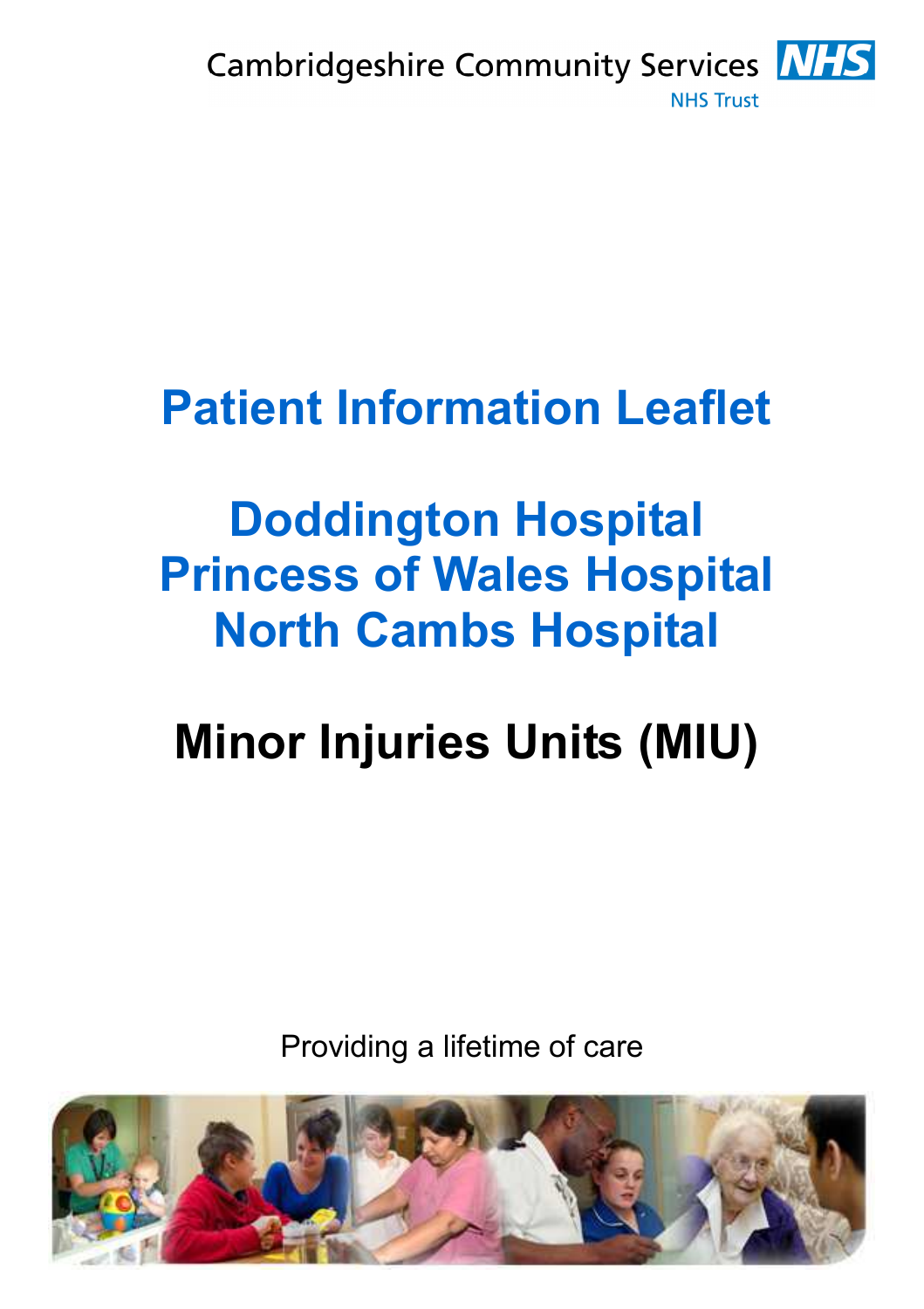#### **Minor Injury Units are located at:**

**Doddington Hospital**

Benwick Road, Doddington, PE15 0UG Tel: 01354 644243

Monday - Friday 8:30am - 6pm Saturday/Sunday 9am - 5pm

Bank Holidays 9am - 5pm (excluding Christmas Day and New Years Day)

#### **Princess of Wales Hospital**

Lynn Road, Ely, CB6 1DN Tel: 01353 656675

Monday - Friday 8:30am - 6pm Saturday/Sunday 8:30am - 6pm

Bank Holidays 8:30am - 6pm (excluding Christmas Day and New Years Day)

#### **North Cambs Hospital**

The Park, Wisbech, PE13 3AB Tel: 01945 488068

Monday - Friday 8:30am - 6pm Saturday/Sunday Closed Bank Holidays Closed

### **(No appointment necessary)**





**Princess of Wales Hospital, Ely** 



**North Cambs Hospital**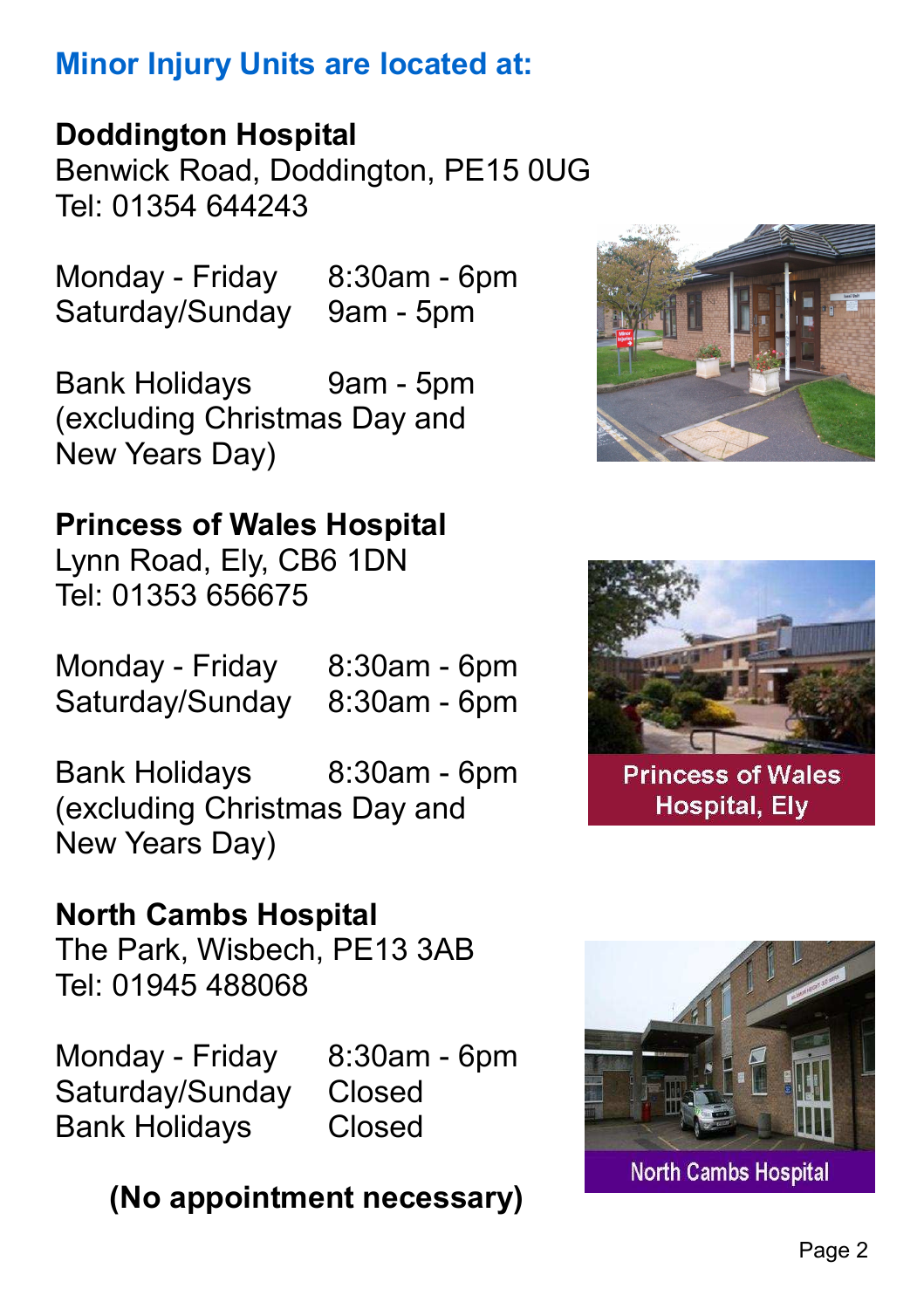#### **What is a Minor Injury Unit (MIU)?**

- A Nurse Practitioner led service where patients can be seen and treated for minor injuries and illnesses.
- A centre where patients may be treated and discharged, have follow-up treatment arranged if necessary or be referred to other services where appropriate

#### **What is a Nurse Practitioner?**

• Nurse Practitioners are Registered Nurses with extended qualifications and experience in assessment, examination, diagnosis and treatment of patients with minor illness and injury.

#### **What facilities are available?**

- An X-Ray service
- Wound closure (stitches, steristrips, glue)
- Application of plaster casts / splints (for patients diagnosed and treated at the centre)

#### **How long will it take to be seen?**

- How long you wait to be seen depends on two things: the seriousness of your condition and how many patients with more serious or urgent needs arrive at the centre while you are waiting.
- Once seen we are usually able to examine and treat you quite quickly. This will depend on the treatment you need, whether you need X-Rays etc. Page 3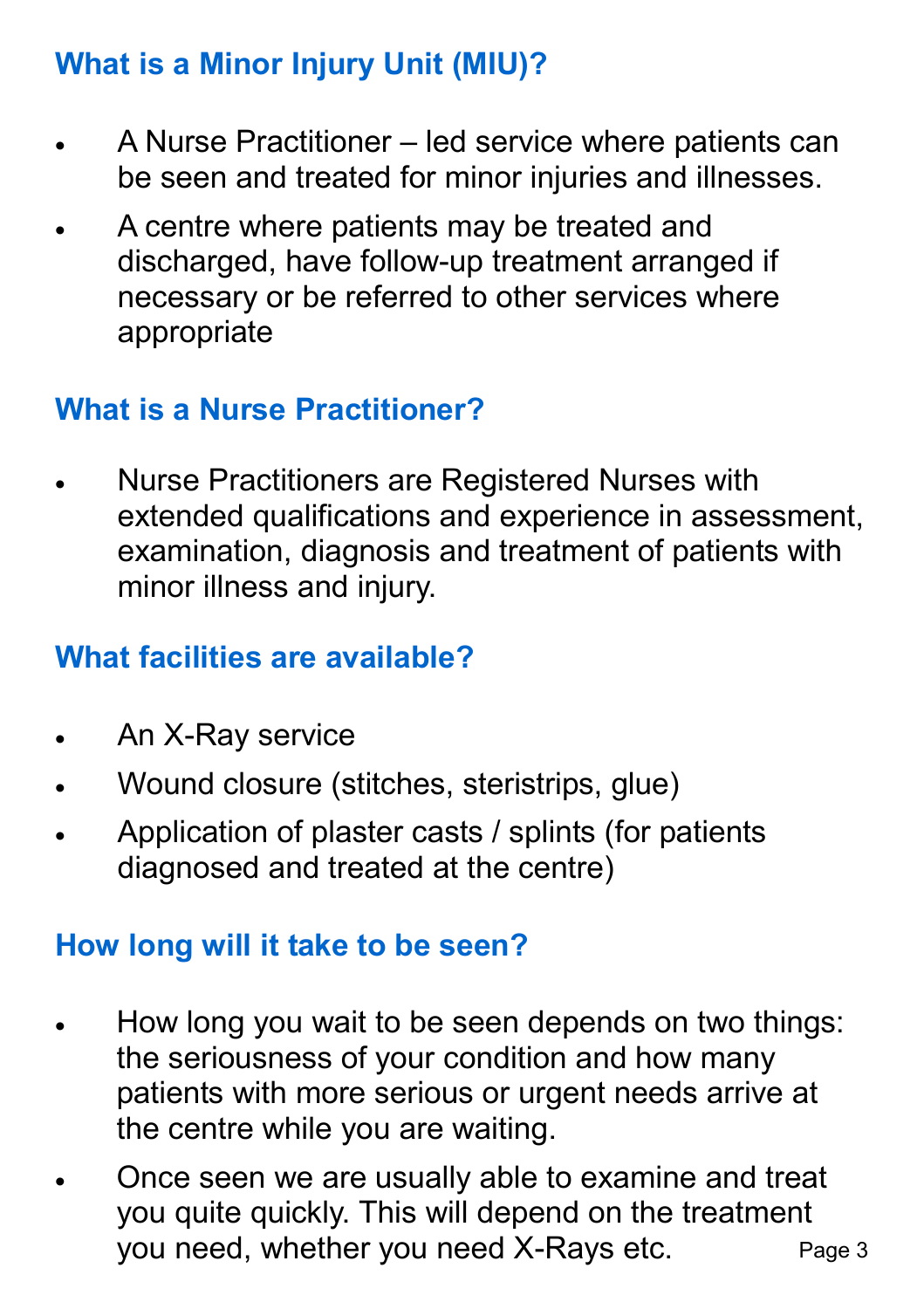#### **What conditions can be treated?**

- Wounds cuts, bruises, and if necessary tetanus immunisation can also be given
- Bites human, animal and insect
- Minor burns and scalds
- Muscle and joint injuries strains, sprains, limb fractures
- Sports injuries
- We can offer emergency contraception
- Eye problems removal of foreign bodies, conjunctivitis
- Earache (patients aged two-years and older)
- Sore Throat (patients aged two years and older)
- Cystitis (not male patients or children under 14 years)
- Minor Head Injury (**with NO loss of consciousness**)

Patients with conditions such as back pain, suspected fractured nose / nose-bleeds, and some other conditions may be assessed but referred on to other services (their GP, A&E etc) for further / ongoing treatment.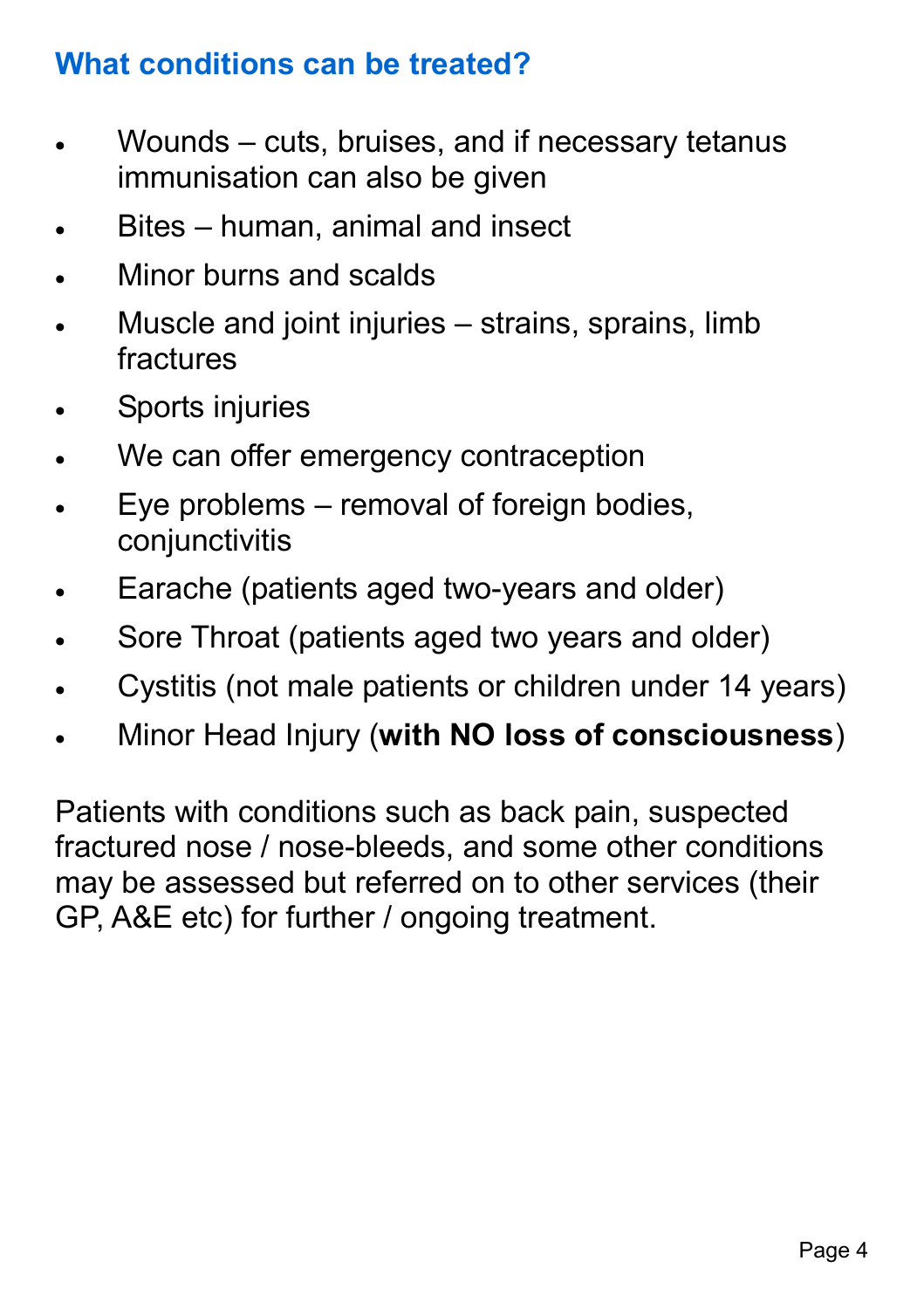#### **What if I am unsure whether my problem can be assessed/treated at a Minor Injuries Unit?**

Please ring your nearest Minor Injuries Unit:

- Ely 01353 656675
- Wisbech 01945 488068
- Doddington 01354 644243
- or call NHS Direct on 08454647 for advice

#### **Additional Information**

If your condition is more serious or the Nurse Practitioner cannot deal with your problem, you may be referred to another service.

The patient's GP is informed in writing of all attendances. In the interests of child protection, Child Health are informed of all attendances of children aged 18 and under.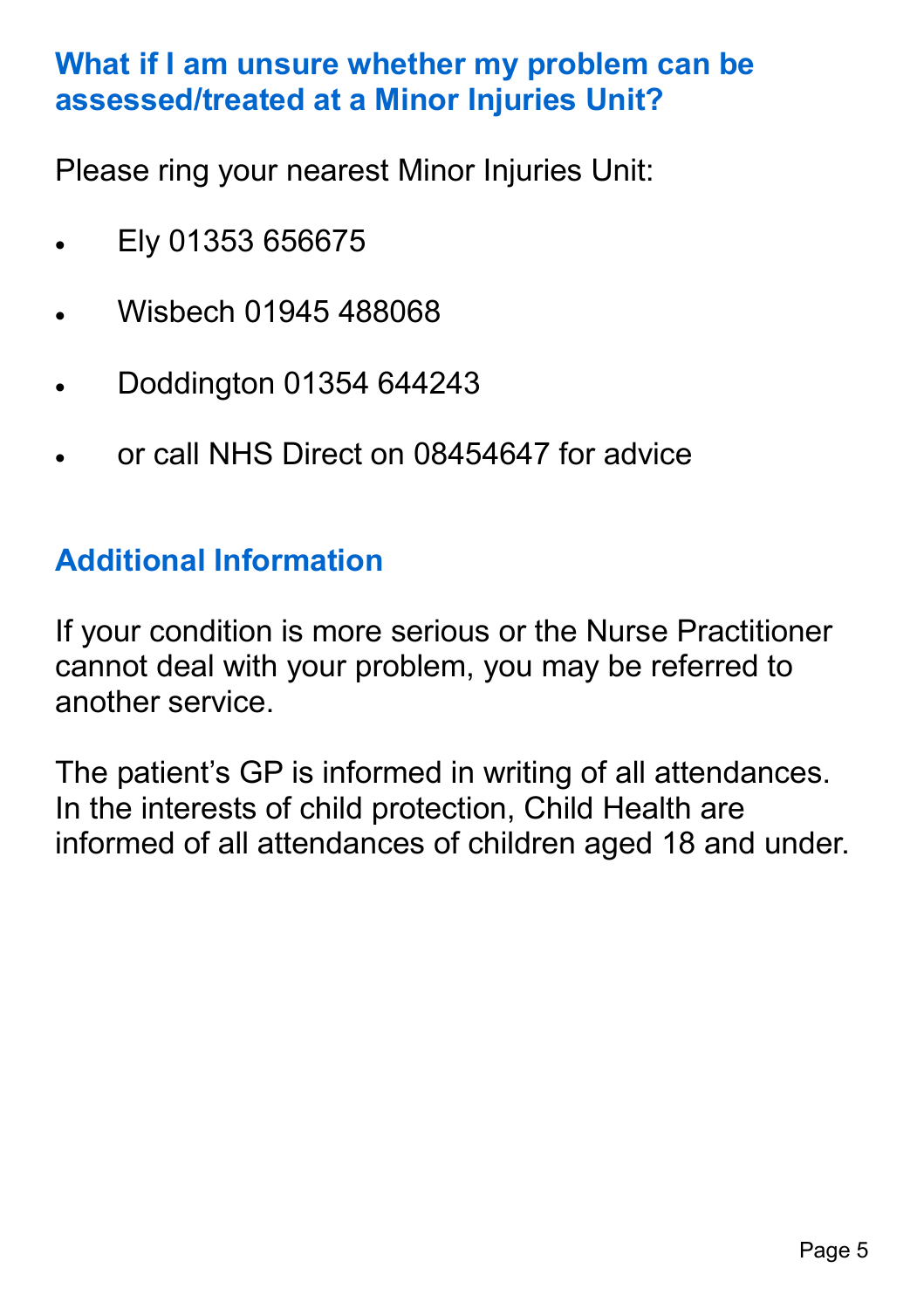#### **Useful Numbers**

#### **Dental Access Centres (normal working hours)**

Patients who are not registered with a dentist can call a Dental Access Centre for emergency treatment:

- Wisbech: **01945 465919**
- Huntingdon: **01480 363760**
- Cambridge: **01223 723093**

**Weekday evenings Weekends and Bank Holidays** 

#### **01223 471798**

#### **For advice on any medical problem:**

NHS Direct **0845 4647**  Website: **www.nhsdirect.nhs.uk**

#### **Out-of Hours Doctors:**

Patients wishing to speak to / be seen by a Doctor outside of normal hours should call Urgent Care Cambridgeshire on **0330 123 9131**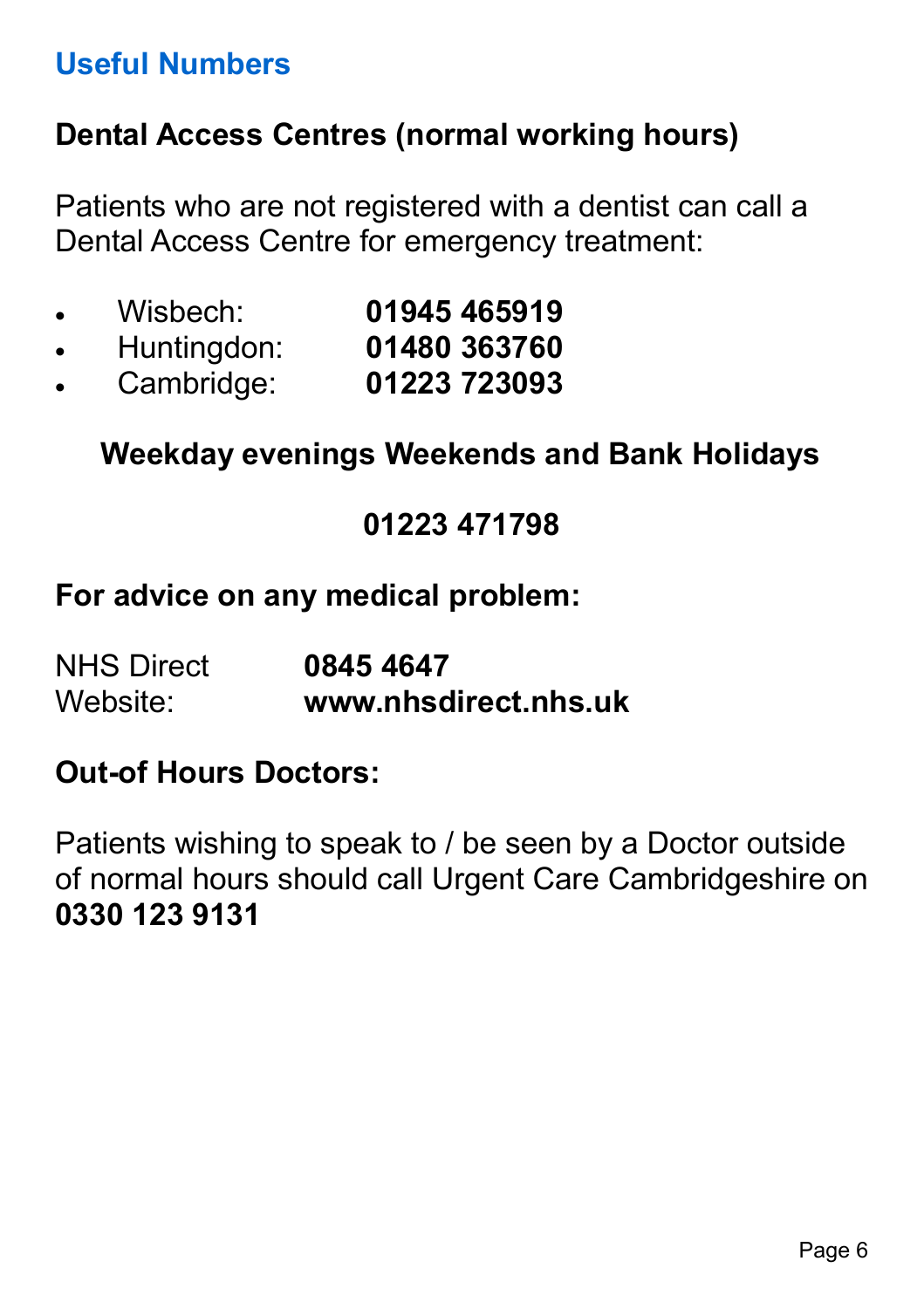#### **For further information about this service contact:**

Administrative Co-ordinator Minor Injuries Units Doddington Hospital Benwick Road Doddington **March Cambridgeshire** PE15 0UG

Tel: 01354 644227<br>Fax: 01354 644319 Fax: 01354 644319

© Cambridgeshire Community Services NHS Trust Tel: 01480 308216 Email: ccscommunications@ccs.nhs.uk Website: www.cambscommunityservices.nhs.uk

Code: AS/MIU/LFT/0298 - V1 Date of Production: December 2010 Date of Review: December 2013